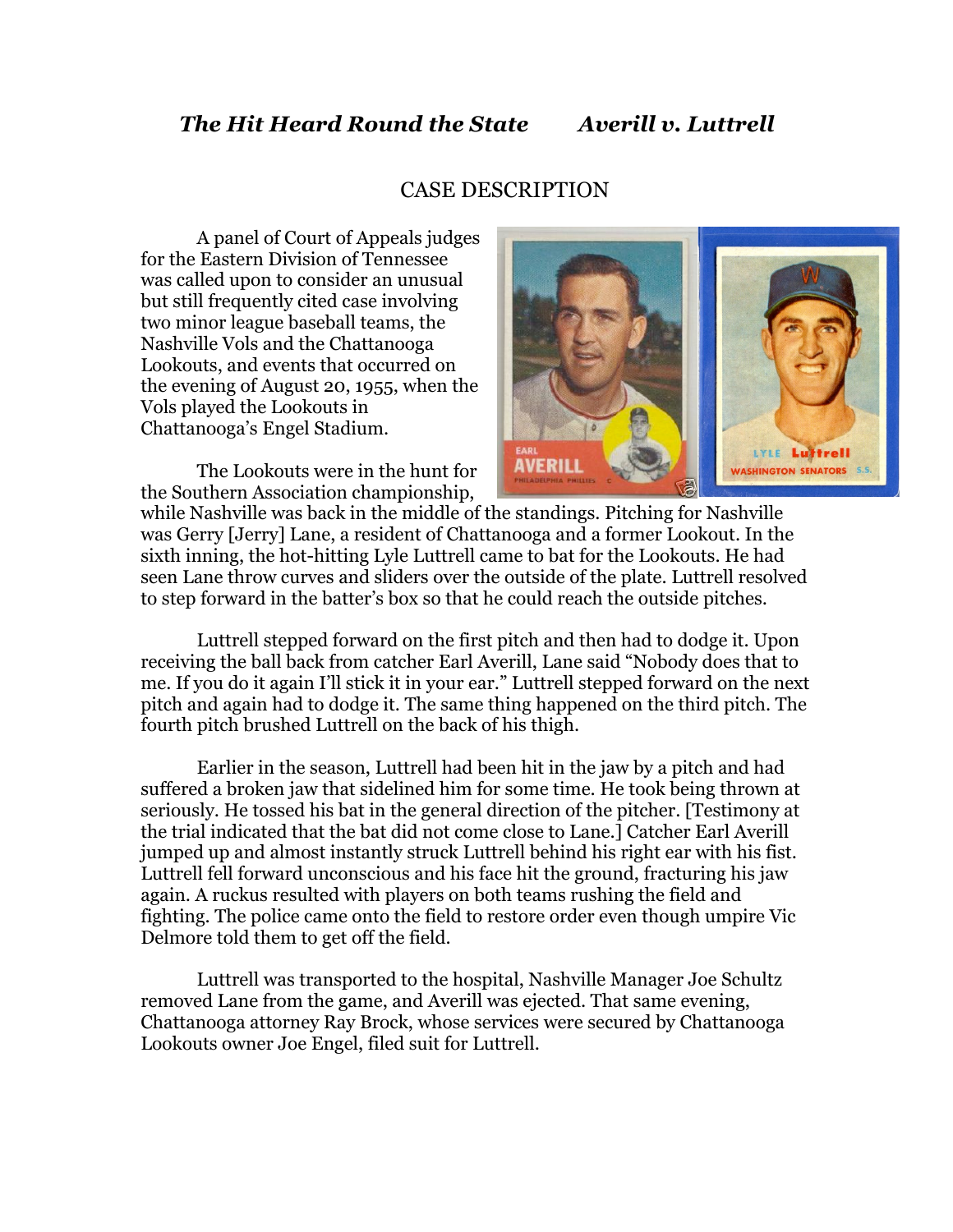# *The Hit Heard Round the State Averill v. Luttrell*

### **GRADES: 9‐12**

## **LESSON DURATION: 1 SESSION**

## **LESSON INTRODUCTION:**

In this lesson students will consider who should be considered liable for Luttrell's injuries.

## **GOALS:**

- To build core skills of
- reading, critical thinking, primary source analysis, speaking
- To understand how the judicial system resolves disputes of liability
- To understand the process of appeals in the Tennessee court system

#### **OBJECTIVES:**

The students will (TSW) identify key participants (i.e. plaintiff, defendant, judge, attorneys arguments).

TSW analyze different perspective and evaluate which arguments present the best case.

TSW synthesize different arguments and draw their own conclusion based on the evidence presented.

TSW will write an opinion based on the actual case judgment.

#### **CURRICULUM STANDARDS:**

#### **Common Core:**

CCSS.ELA-Literacy.RH.9-10.1 Cite specific textual evidence to support analysis of primary and secondary sources, attending to such features as the date and origin of the information.

CCSS.ELA-Literacy.RH.9-10.2 Determine the central ideas or information of a primary or secondary source; provide an accurate summary of how key events or ideas develop over the course of the text.

CCSS.ELA-Literacy.RH.9-10.8 Assess the extent to which the reasoning and evidence in a text support the author's claims.



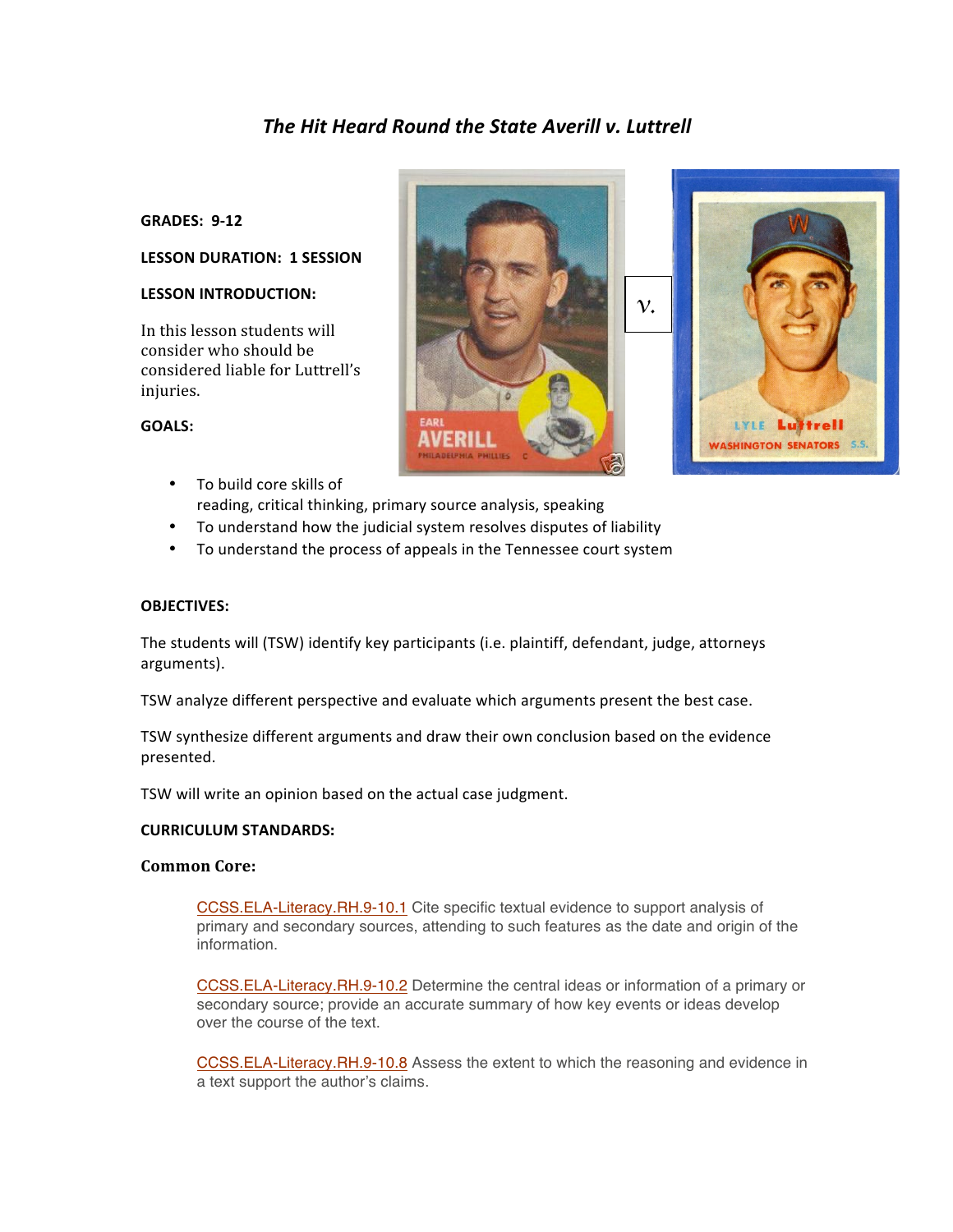## **Content Standards:**

GC.56 Explain the hierarchy and functions of the Tennessee court system, including the distinction between Chancery and circuit courts and identify the current chief justice of the state supreme court. (P, TN)

## **HOOK/SET:**

Pose a scenario: A dog owner's dog escapes from its fence and bites a neighborhood child. Is the dog owner responsible for the hospital bills and damages incurred by his dog? Why or why not?

What about a parent? Are they responsible for a minor child's criminal activities? [see: Tennessee Code Annotated 37‐10‐101‐103 regarding malicious or willful personal injury or property damage by a minor]

Today we are going to discuss a similar circumstance and in the process understand how the Tennessee appeals process is carried out.

## **PROCEDURES**:

Display printouts of team photos and men's baseball cards at the front of the room.

1.) Have students read the Case Description. (Set-up does not include aspects of the trial.)

2.) Hold a preliminary class discussion on the Case Description. Have students identify main characters in the drama.

As they identify the main characters, ask for students to assume the identities of each character. (For fun, give each character props.) Pitcher gets a cap and baseball. Catcher gets a catcher's mitt and mask. Batter gets a handkerchief tied around his chin to the top of his head (as if his jaw is broken).

Discuss the story as a class. What happened?

Define the dispute.

Identify the plaintiff

Identify the defendant(s)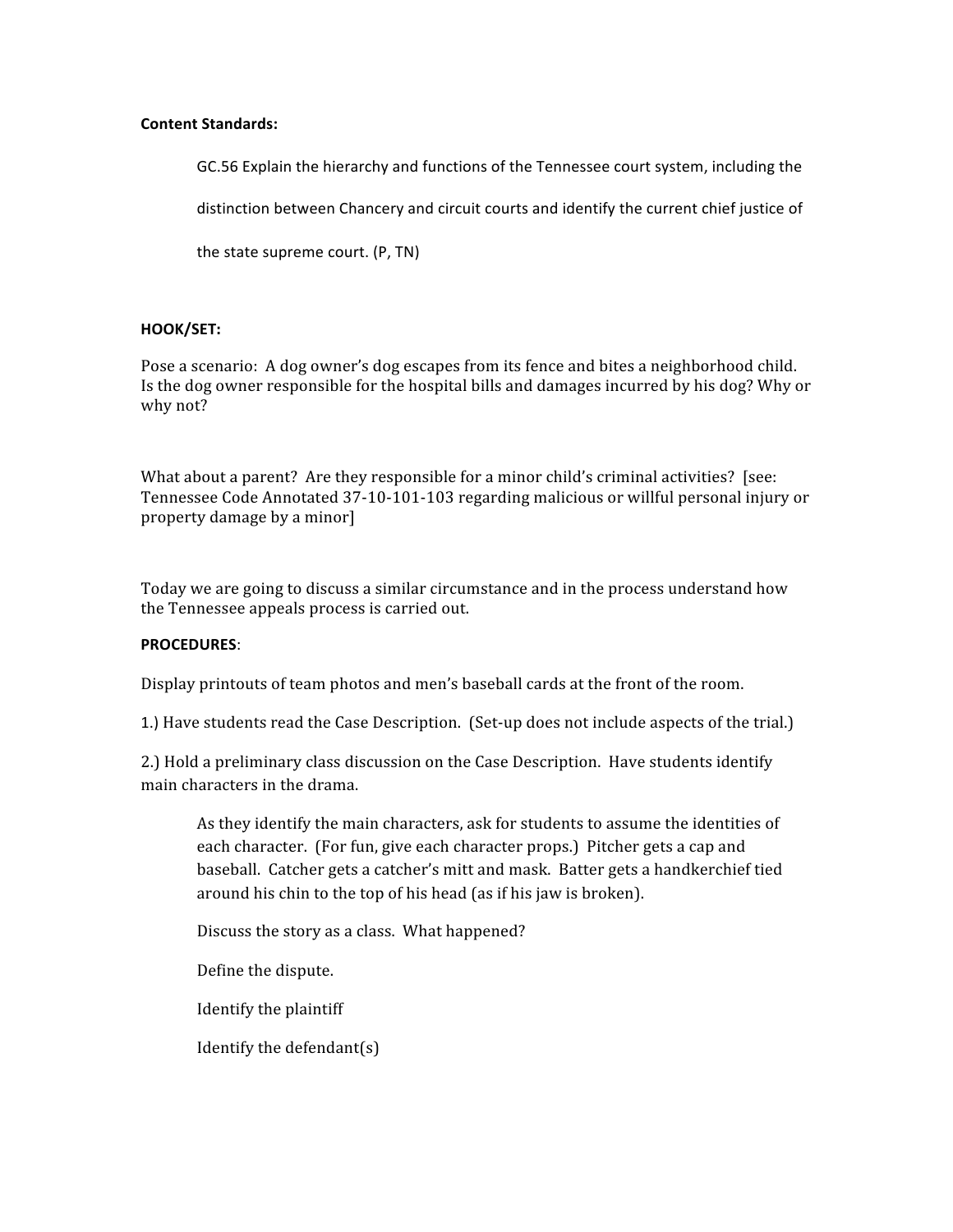3.) Assign students to play the roles of the main characters.

Catcher‐ Earl Averill Batter‐Lyle Luttrell Pitcher‐Gerry Lane Nashville Vols Manager Joe Shultz Chattanooga Lookouts Manager Cal Ermer

4.) Hold a class discussion on the dispute and write the key points of the dispute on the board.

5.) Have students predict the outcome of this dispute between the parties involved. Why did they make the predictions they made? Have students support their predictions with evidence from the case.

6.) Pay close attention to who students list as the defendant. Did they include the Nashville Baseball Club? Why or why not? Have students defend their answers using supporting evidence.

# 7.) Writing Exercise:

Should the Nashville Baseball Club be held responsible for the actions of their player? Quietly, without discussion, have students determine their own conclusion and write it down in a one or two paragraph response.

# Student Speaking & Presentation Period

8.) Have students present their opinions to the class providing their own supporting evidence. Have students respond to other students' use of evidence. Do they agree or disagree?

9.) Take a class vote on whether Averill should have to pay money to Luttrell for his injuries, and a vote on whether the Nashville Vols should have paid Luttrell instead. Record the vote.

# The Appeal:

Read the ruling of the first trial. Discuss what options the Nashville Vols had. Did they have to accept that ruling? [No, they could appeal.]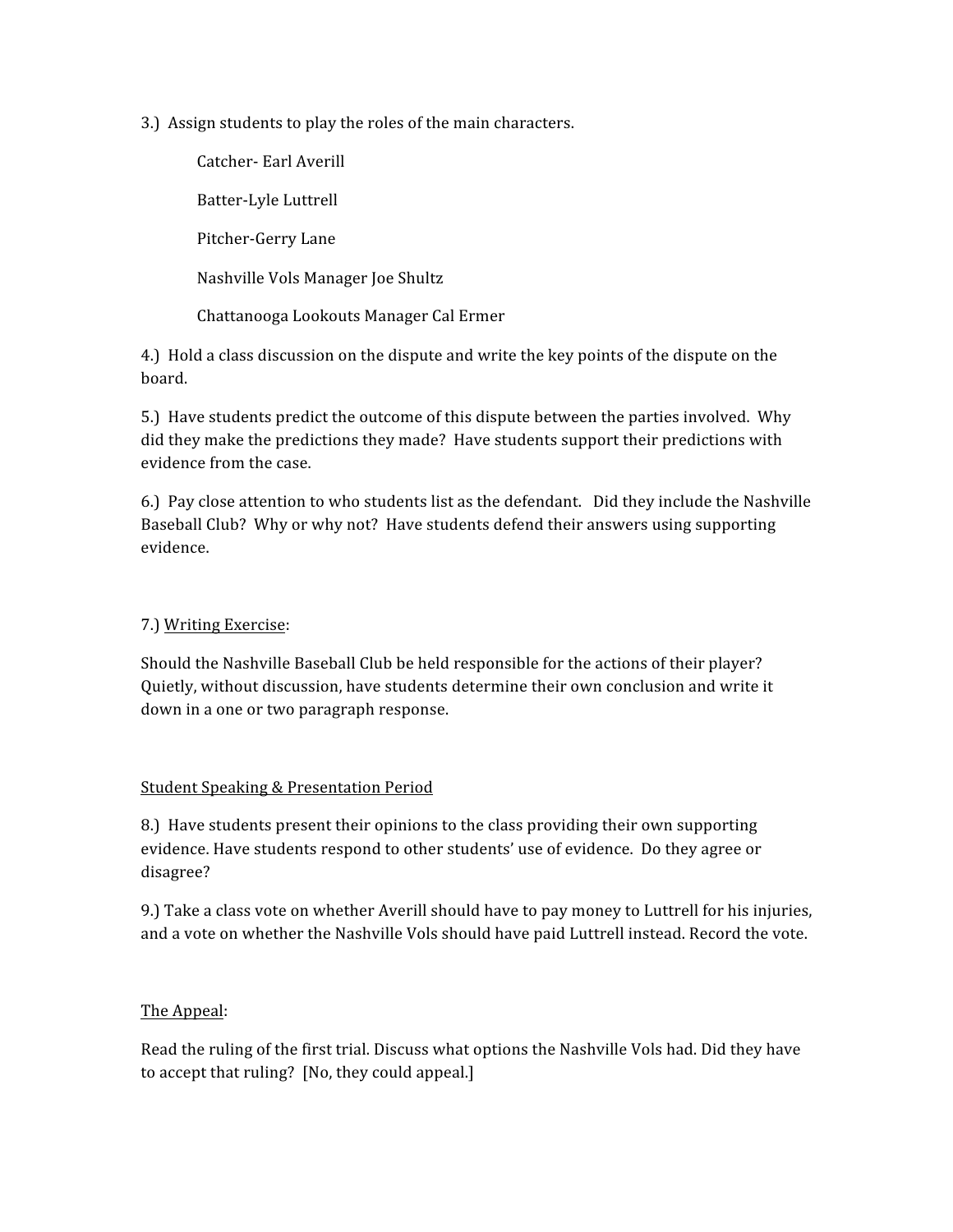10.) Read the case outcome. Hold a class wrap‐up. Did this change the students' opinion? Why or why not?

## **SUGGESTED ASSESSMENT:**

11. Write a letter to Judge Peabody Howard explaining why you believe he was right or wrong in overturning the first ruling. Use supporting evidence.

# **Guided Thinking and Writing Prompts**

Making predictions:

How do you think this lawsuit will play out? Will the plaintiff receive money for the damages he incurred? Who do you believe is at fault? Support your claims with evidence from the case.

Critical Thinking:

Should the Nashville Baseball Club be held responsible for the actions of their player? Give your opinion in a one or two paragraph response.

Read and Respond:

Response to Judge Peabody Howard's Decision: Now that you have heard the court's ruling, do you feel Judge Howard was right in overturning the lower court's decision to convict the Nashville Baseball Club? Why or why not? Respond to Judge Howard.